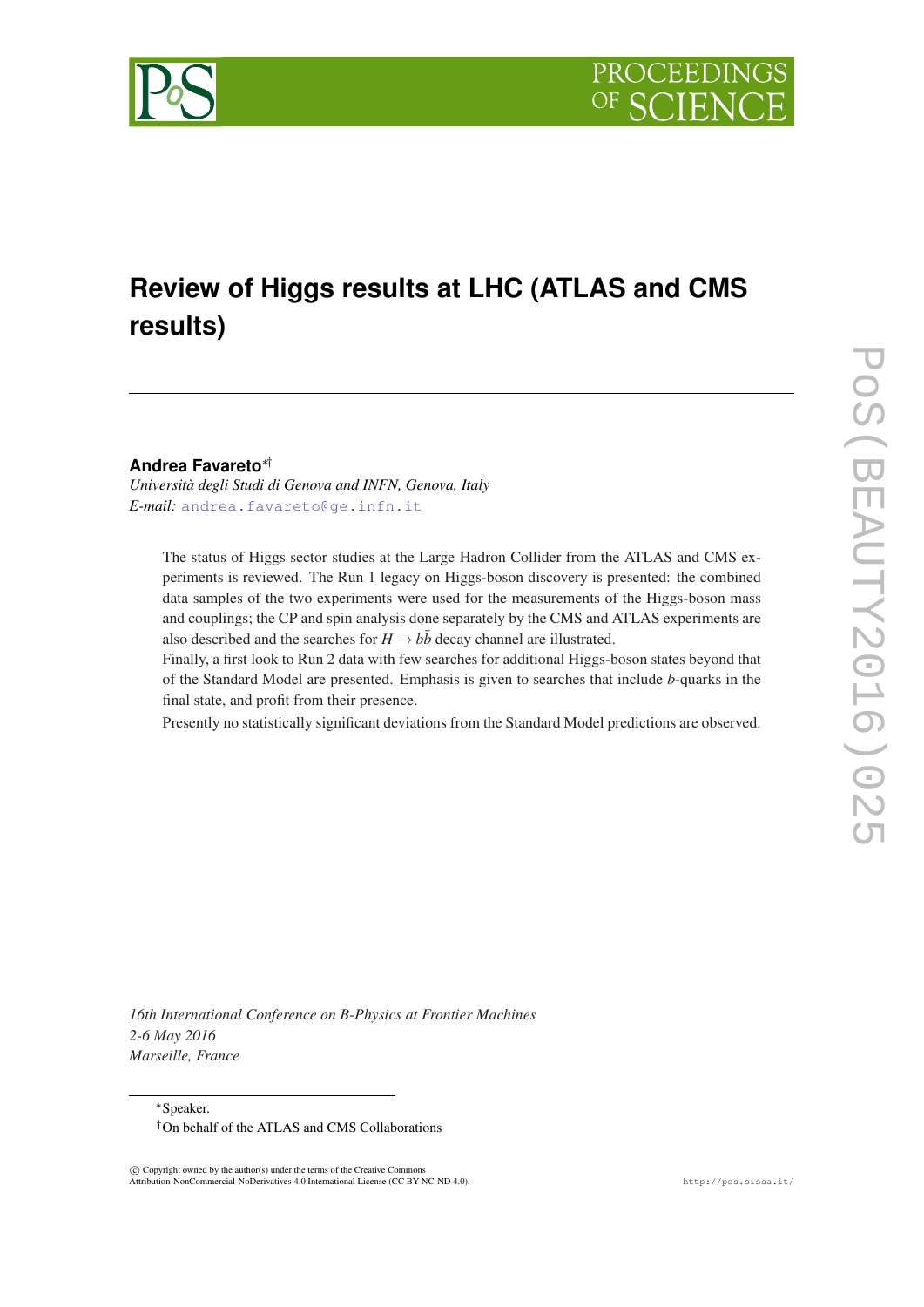# 1. Introduction

The study of the mechanism of the electroweak symmetry breaking is one of the main goals of the ATLAS [\[1\]](#page-7-0) and CMS [[2](#page-7-0)] detectors at the CERN Large Hadron Collider (LHC). The Brout-Englert-Higgs electroweak symmetry breaking mechanism [\[3,](#page-7-0) [4\]](#page-7-0) is, within the Standard Model (SM), a model described by only two parameters defining the shape of the scalar field potential. The vacuum expectation value of the Higgs field is fixed by the measured masses of the electroweak gauge bosons, leaving the model with only one free parameter, which determines the mass of the predicted unique physical state, the neutral Higgs-boson scalar. After the discovery of a 125 GeV Higgs-boson by the ATLAS [[5](#page-7-0)] and CMS [[6](#page-7-0)] Collaborations, a big effort has focused on studying its properties and searching for potential additional particles in the electroweak symmetry breaking sector. Couplings to all Standard Model particles, proportional to their mass for fermions and to their mass squared for bosons, are exhaustively determined by the model. So far all measured properties of the discovered scalar state are consistent with the Higgs-boson particle predicted by the Standard Model. However, these results alone do not rule out a variety of Beyond Standard Model (BSM) scenarios. The current quest includes questions whether the observed Higgs-boson state is the only one or maybe there exists an extended scalar sector, whether the Higgs-boson is responsible for the entire mass of the Standard Model particles and, finally, whether it is a fundamental particle.

These proceedings describe the results, based on Run  $1<sup>1</sup>$  data, of the combined measurement of the Higgs-boson mass, as well as the measurements of the Higgs-boson production and decay rates and the constraints on its couplings from combined ATLAS and CMS analyses. The results of the Higgs-boson spin and CP measurements separately published by the two experiments are reported. Moreover the Run 1 searches for  $H \to b\bar{b}$  decay channel are illustrated. Finally a first look to Run 2<sup>2</sup> data with few searches for additional Higgs-boson states beyond that of the Standard Model are presented. Emphasis is given to searches that include *b*-quarks in the final state, and profit from their presence.

# 2. Run 1 legacy on Higgs discovery

#### 2.1 ATLAS and CMS combination

The Higgs-boson mass measurements from the ATLAS and CMS experiments, in fully reconstructed  $H \to ZZ \to 4l$  and  $H \to \gamma\gamma$  channels, are combined leading to the LHC average value  $m_H = 125.09 \pm 0.21$ (stat) $\pm 0.11$ (scale) $\pm 0.02$ (other) $\pm 0.01$ (theory) GeV [[7](#page-7-0)]. The combined measurement of the Higgs-boson mass improves the results of the individual experiments and gives the highest measurement precision. The total error is dominated by the statistical uncertainty. The systematic uncertainty is divided into different terms where the dominant one is related to the leptonic energy/momentum scales and resolutions. Other systematic sources have only a very minor effect

<sup>&</sup>lt;sup>1</sup>Run 1 corresponds to LHC proton-proton data from years 2011 and 2012 at the centre of mass energies of 7 TeV and 8 TeV. The collision data sets correspond to approximately 5 fb<sup>-1</sup> at centre of mass energy of  $\sqrt{s} = 7$  TeV and 20 and 8 TeV. The collision data sets correspond to approximately 5 fb<sup>-1</sup> at centre of mass energy of  $fb^{-1}$  at  $\sqrt{s} = 8$  TeV.

<sup>2</sup>Run 2 corresponds to LHC proton-proton data from 2015, hence after the machine technical stop of 2013-2014, at the centre of mass energy of 13 TeV. The collision data sets correspond to approximately 3 fb<sup>-1</sup> so far.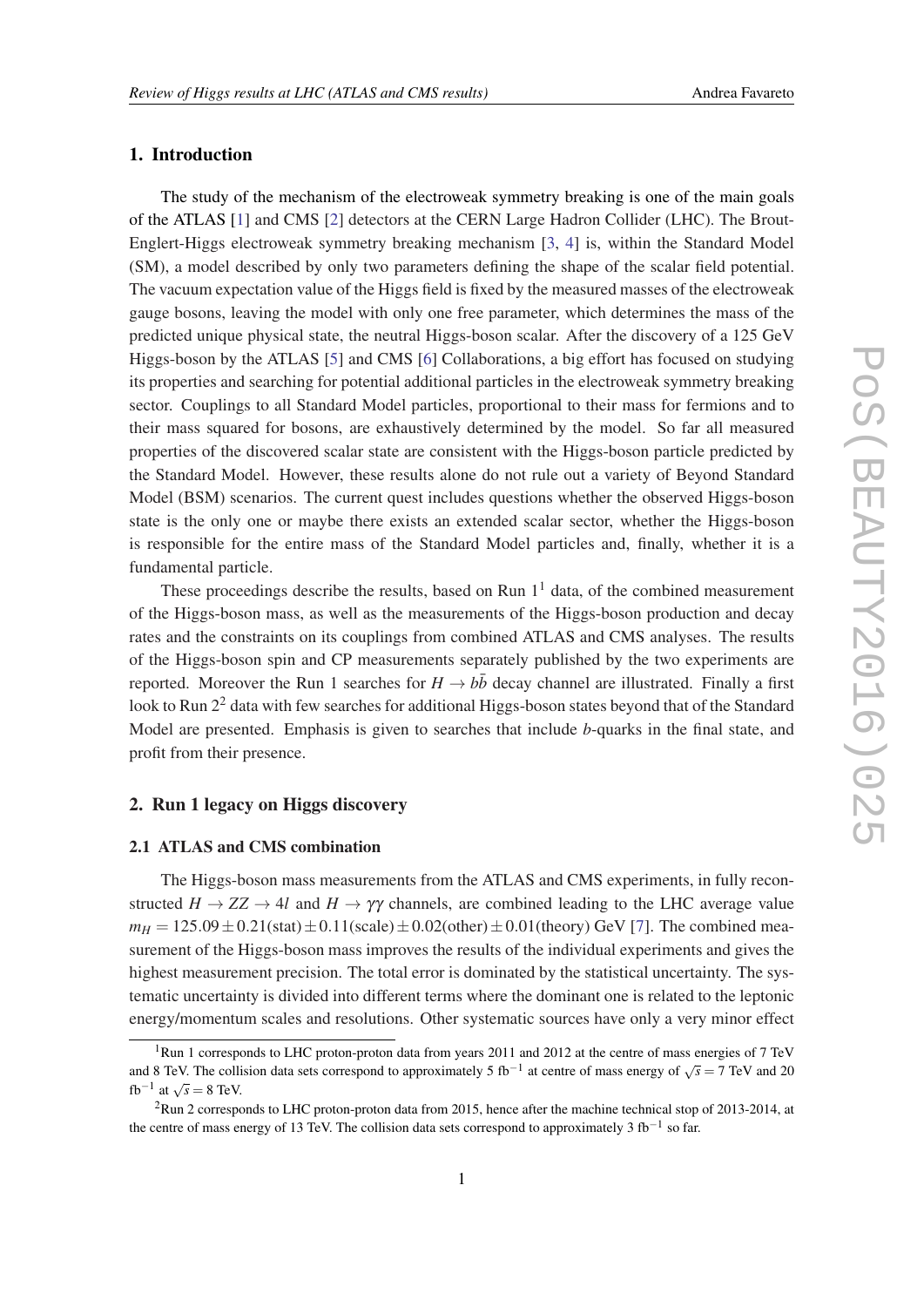on the mass measurement. Compatibility tests are performed to check the consistency between measurements in different decay channels and between the two experiments. The four measurements (two different decay channels in two experiments) show an agreement within  $2\sigma$ .

The combined results of the ATLAS and CMS determination of the Higgs boson couplings to Standard Model particles [\[8\]](#page-7-0) include Higgs couplings to *W* and *Z* bosons, *t*, *b* and  $\tau$  fermions, as well as an upper limit for the muon coupling. The latter allows to establish that lepton couplings to the Higgs-boson are not universal, but rather consistent with being proportional to the mass. The combination is based on the measured  $\sigma \times BR(H \to XX)$  for all investigated Higgs boson decay modes, i.e.  $H \to ZZ$ ,  $H \to \gamma \gamma$ ,  $H \to WW$ ,  $H \to b\bar{b}$ ,  $H \to \tau\tau$  and  $H \to \mu\mu$ . Additional event categorisation (number of jets, *b*-tagged jets, leptons, etc.) allows to distinguish between different Higgs-boson production modes, i.e. gluon-gluon fusion (*ggF*), vector boson fusion (*VBF*), production associated with electroweak vector bosons (*VH*), and production in association with a top-quark pair  $(t\bar{t}H)$ . Measurements of the couplings constitute a stringent probe of various BSM Higgs scenarios. So far, all measured values remain consistent with their Standard Model predictions and follow the expected mass scaling.

The same decay channels were used to determine the overall strength of the Higgs-boson signal,  $\mu$ , defined as the ratio of the actually observed signal event rate to the one predicted by the Standard Model. The combined result yields  $\mu = 1.09 \pm 0.11$  where the uncertainty includes statistical and systematic experimental uncertainties, as well as systematic uncertainties on theoretical predictions for both the signal and the underlying background. The observed signal strength remains compatible with Standard Model expectation within its uncertainty. Moreover the combination of the two experiments leads to observed significances of the *VBF* production process and of the  $H \to \tau \tau$  decay at the level of 5.4 $\sigma$  and 5.5 $\sigma$ , respectively, as well as to the combined significance for the *VH* production process above  $3\sigma$ . The combined significance for the *t* $\bar{t}H$  process is 4.4 $\sigma$ , whereas only 2.0 $\sigma$  is expected, owing to the measured excess of 2.3 $\sigma$  with respect to the Standard Model prediction.

Both experiments also performed analyses probing multiple *J CP* scenarios of the observed Higgs-boson using the kinematic distributions of the decay products [\[9,](#page-7-0) [10](#page-7-0)]. The  $ZZ \rightarrow 4l$  decay channel gives access to the full kinematics of the final state providing the most stringent constraints. The *WW*  $\rightarrow$  *lvlv* decays retain partial sensitivity via variables such as the invariant mass, transverse momentum or the transverse plane opening angle of the lepton pair and the transverse mass of the leptons plus the missing momentum. The  $\gamma\gamma$  decays allow to analyse the di-photon angular distribution. The results exclude all considered non-SM spin hypotheses at more than 99% confidence level (CL).

### 2.2  $H \rightarrow b\bar{b}$

The Higgs-boson coupling is predicted to be proportional to the mass of the quarks, hence the *H* → *b* $\bar{b}$  decay has the highest BR ( $\sim$  58%) as the *H* → *t* $\bar{t}$  decay is not kinematically allowed for  $m<sub>H</sub> = 125$  GeV. This means that the only way to probe the Higgs-boson top-quark Yukawa coupling is through its associated production  $t\bar{t}H$ , which produces very complex final states with a lot of jets and some of them being *b*-jets. On the other hand, an inclusive search for  $H \to b\bar{b}$  is not feasible at hadron colliders because of the overwhelming background from QCD multi-jet production. So the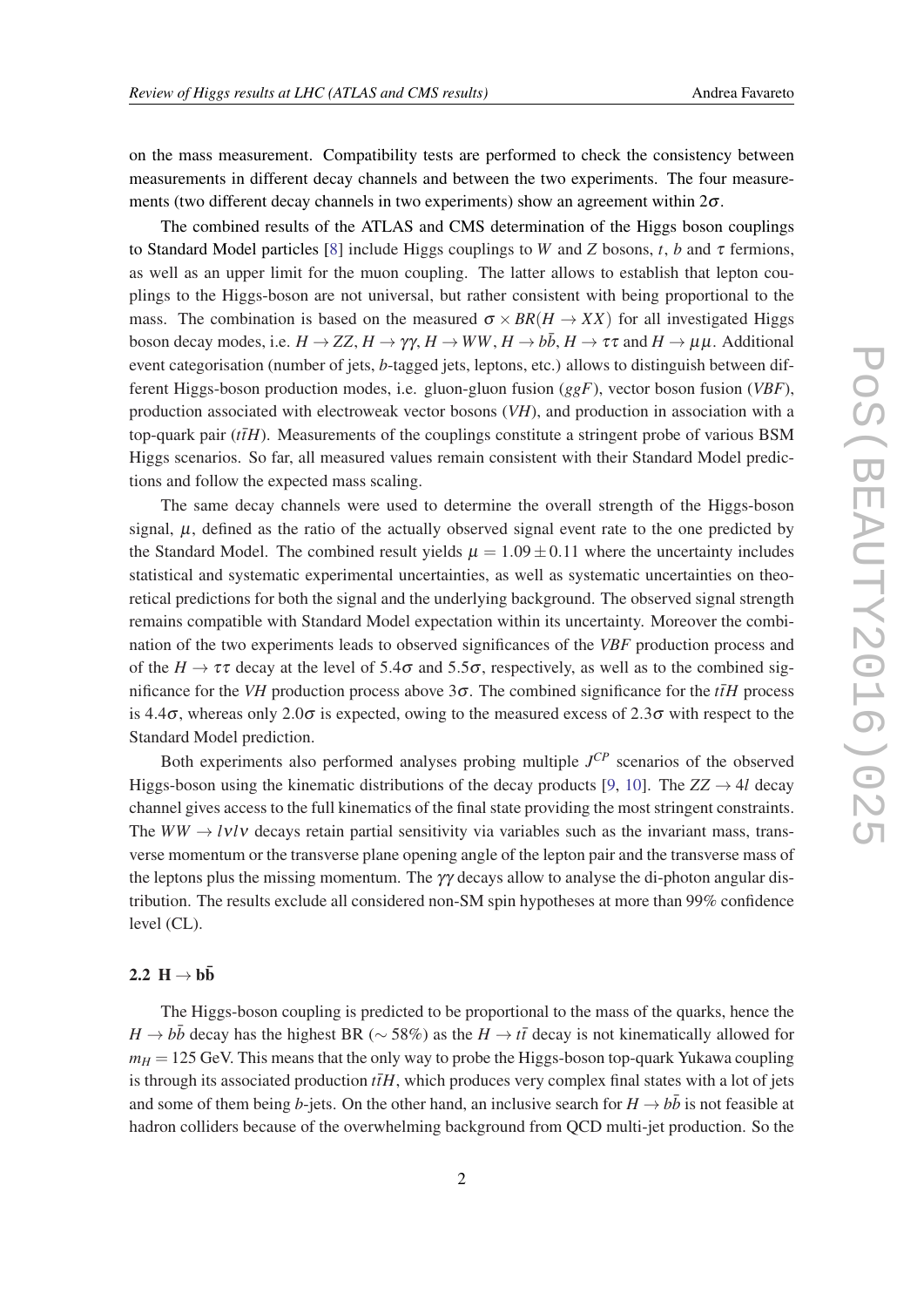only feasible way for this measurement is through production modes that have lower cross-section with respect to *ggF* but containing other particles in the final state that are more easily identifiable:

- *VBF*: two forward/backward jets with large  $|\Delta \eta|$  between them and large invariant mass;
- *VH*: leptonic decay of the vector boson;
- $t\bar{t}H$ : leptonic or hadronic decay of the top-quarks.

#### 2.2.1 VBF

At the LHC the vector boson fusion (*VBF*) process  $pp \rightarrow qqH$  has the second largest production cross section of a 125 GeV Standard Model Higgs-boson following gluon-gluon fusion (*ggF*). The prominent feature of the *VBF* process  $qqH \rightarrow qq b\bar{b}$  is the presence of four energetic jets in the final state. Two jets are expected to originate from a light-quark pair (*u* or *d*), which are typically two valence quarks from each of the colliding protons scattered away from the beam line in the *VBF* process. These "*VBF*-tagging" jets are expected to be roughly in the forward and backward directions relative to the beam direction. Two additional jets are expected from the Higgs-boson decay to a  $b\bar{b}$  pair in more central regions of the detector. The CMS Collaboration published [[13\]](#page-7-0) a search performed with Run 1 data on selected four-jet events that are characterised by the response of a multivariate discriminant trained to separate signal events from background without making use of kinematic information on the two *b*-jet candidates. Subsequently, the invariant mass distribution of two *b*-jets is analysed in each category in the search for an excess above the smooth contribution from the Standard Model background. The data used for this analysis were collected using two different trigger strategies that result in two different data samples for analysis. First, a set of dedicated trigger event selections was specifically designed and deployed for the *VBF* specific signal search. Then, a more general trigger was employed that targeted *VBF* signatures in general. The first (nominal) set of triggers collected the larger fraction of the signal events, while the second trigger supplemented the search with events that failed the stringent nominal trigger requirements. The dominant background to this search is from QCD production of multi-jet events. Other backgrounds arise from hadronic decays of *Z* or *W* bosons produced in association with additional jets, hadronic decays of top-quark pairs, and hadronic decays of singly produced top-quarks. The observed (expected) significance for a  $H \rightarrow b\bar{b}$  signal at a mass of 125 GeV is 2.2(0.8) $\sigma$ , corresponding to a fitted signal strength of  $\mu = \sigma/\sigma_{SM} = 2.8^{+1.6}_{-1.4}$ .

### 2.2.2 VH

As mentioned before, despite a cross section more than an order of magnitude lower than the dominant *ggF* process, associated production of a Higgs-boson with a vector boson, *W* or *Z*, offers a viable alternative thanks to leptonic decays of the vector boson. Both experiments [\[11](#page-7-0), [12](#page-7-0)] efficiently used  $W \to l\nu$ ,  $Z \to l\ell$  *l* = *e*,  $\mu$ ) and  $Z \to \nu\nu$  for triggering and background reduction purposes. In addition, CMS included the  $W \to \tau v$  decay mode, with the hadronic decay of the  $\tau$ . Both experiments developed two approaches:

• Categorisation: events are categorised on lepton multiplicity and on the transverse momentum of the vector boson  $p_T(V)$  in order to increase the sensitivity. ATLAS has a further categorisation according to jets and *b*-tagged jets multiplicity;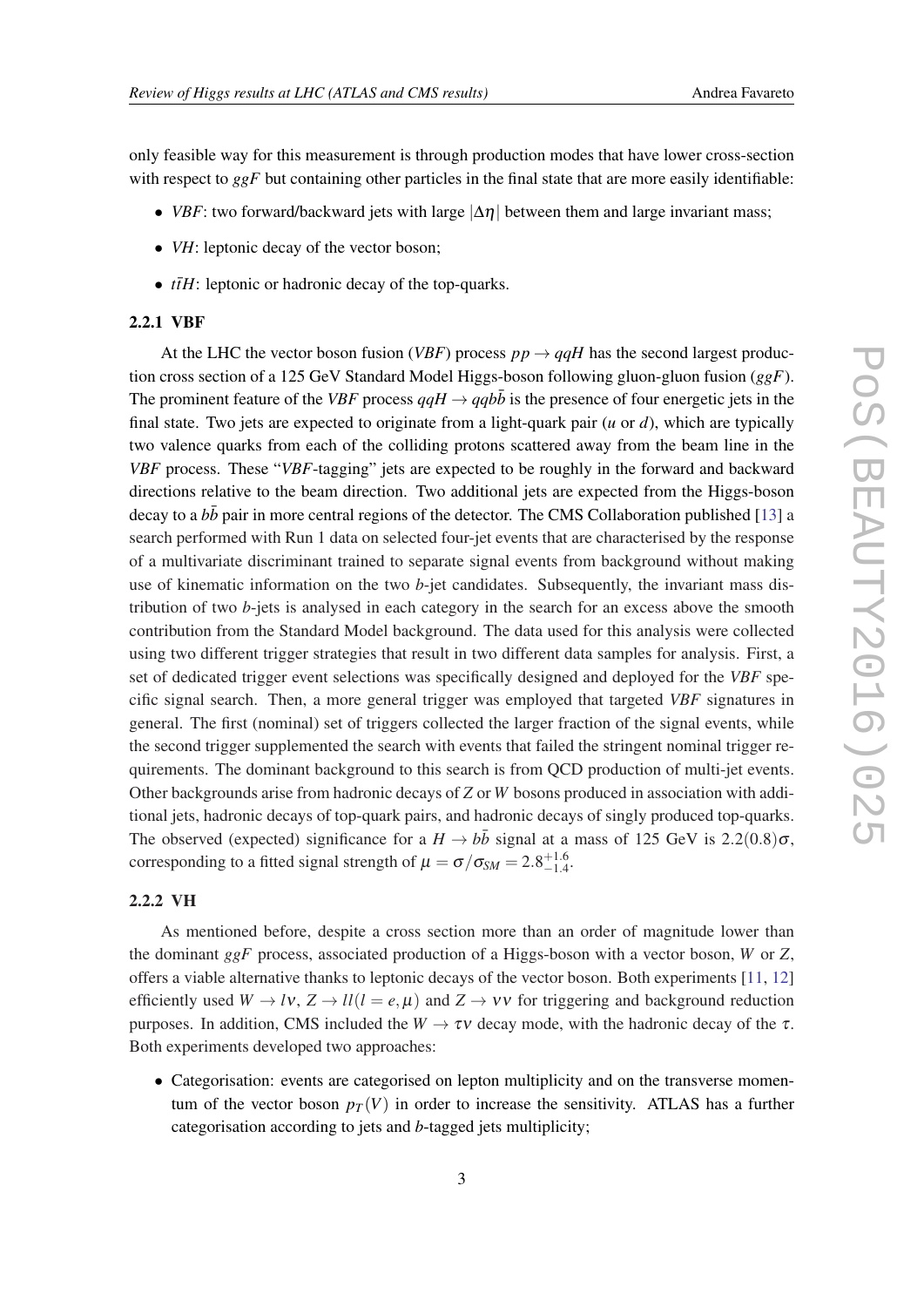• Multivariate analysis (MVA): various kinematic variables are incorporated in addition to the di-jet mass, as well as *b*-tagging information, in order to provide the final discriminating variable. Looser selection criteria are applied to maximise the information available to the final discriminant.

The main backgrounds to the *VH* production comes from *V*+jets,  $t\bar{t}$ , single top, di-boson production and QCD multi-jets. The ATLAS result shows an observed (expected) deviation from the background-only hypothesis corresponding to a significance of  $1.4(2.6)\sigma$  and the ratio of the measured signal yield to the Standard Model expectation for a Higgs-boson mass of 125.36 GeV is found to be  $\mu = 0.52 \pm 0.32$  (stat.)  $\pm 0.24$  (syst.). On the other hand, CMS measured a signal strength relative to that of the Standard Model Higgs-boson of  $\mu = 1.0 \pm 0.5$ . This corresponds to an observed excess of events above the expected background with a local significance of  $2.1\sigma$  for a Higgs-boson mass of 125 GeV, consistent with the expectation from the production of the Standard Model Higgs-boson.

## $2.2.3$  ttH

The Standard Model Higgs-boson production in association with a top-quark pair  $(t\bar{t}H)$  with subsequent Higgs decay into *b*-quarks addresses heavy-quark couplings in both production and decay. Due to the large measured mass of the top-quark, the Yukawa coupling of the top-quark  $(y_t)$ is much larger than that of other quarks. The observation of the  $t\bar{t}H$  production mode would allow for a direct measurement of this coupling, to which other Higgs boson production modes are only sensitive through loop effects. Since  $y_t$  is expected to be close to unity, it is also argued to be the quantity that might give insight into the scale of new physics. ATLAS and CMS analyses [[14,](#page-7-0) [15](#page-7-0)] focused on final states containing one or two electrons or muons from the decay of the  $t\bar{t}$  system, referred to as the single-lepton and di-lepton channels, respectively. Selected events are further classified into exclusive categories (regions), according to the jets and *b*-jets multiplicities. ATLAS employed a neural network (NN) in the regions with a significant expected contribution from the  $t\bar{t}H$  signal to separate it from the background. Simpler kinematic variables are used in regions that are depleted of the  $t\bar{t}H$  signal, and primarily serve to constrain uncertainties on the background prediction. A combined fit to signal-rich and signal-depleted regions is performed to search for the signal while simultaneously obtaining a background prediction. On the other hand CMS used an analytical matrix element method (MEM) for improving the separation of signal from background. Within the MEM technique, to each reconstructed event is assigned a probability density value based on the theoretical differential cross section. The ratio between the probability density values for signal and background provides a discriminating variable. The main source of background comes from top-quark pairs produced in association with additional jets. The dominant source is  $t\bar{t}+b\bar{b}$  production, resulting in the same final-state signature as the signal. A second contribution arises from  $t\bar{t}$  production in association with light-quark (*u*, *d*, *s*) or gluon jets, and from *tt*¯ production in association with *c*-quarks. No significant excess of events above the background expectation is found. ATLAS measures a signal strength of  $\mu = 1.5 \pm 1.1$ , and CMS a value of  $1.2^{+1.6}_{-1.5}$ , assuming a Higgs-boson mass of 125 GeV. The CMS collaboration recently updated this result [[16\]](#page-7-0), adding  $2015 \sqrt{s} = 13$  TeV Run 2 data, using almost the same analysis strategy: the MEM analysis has been combined with a boosted decision tree (BDT) approach. The idea is to use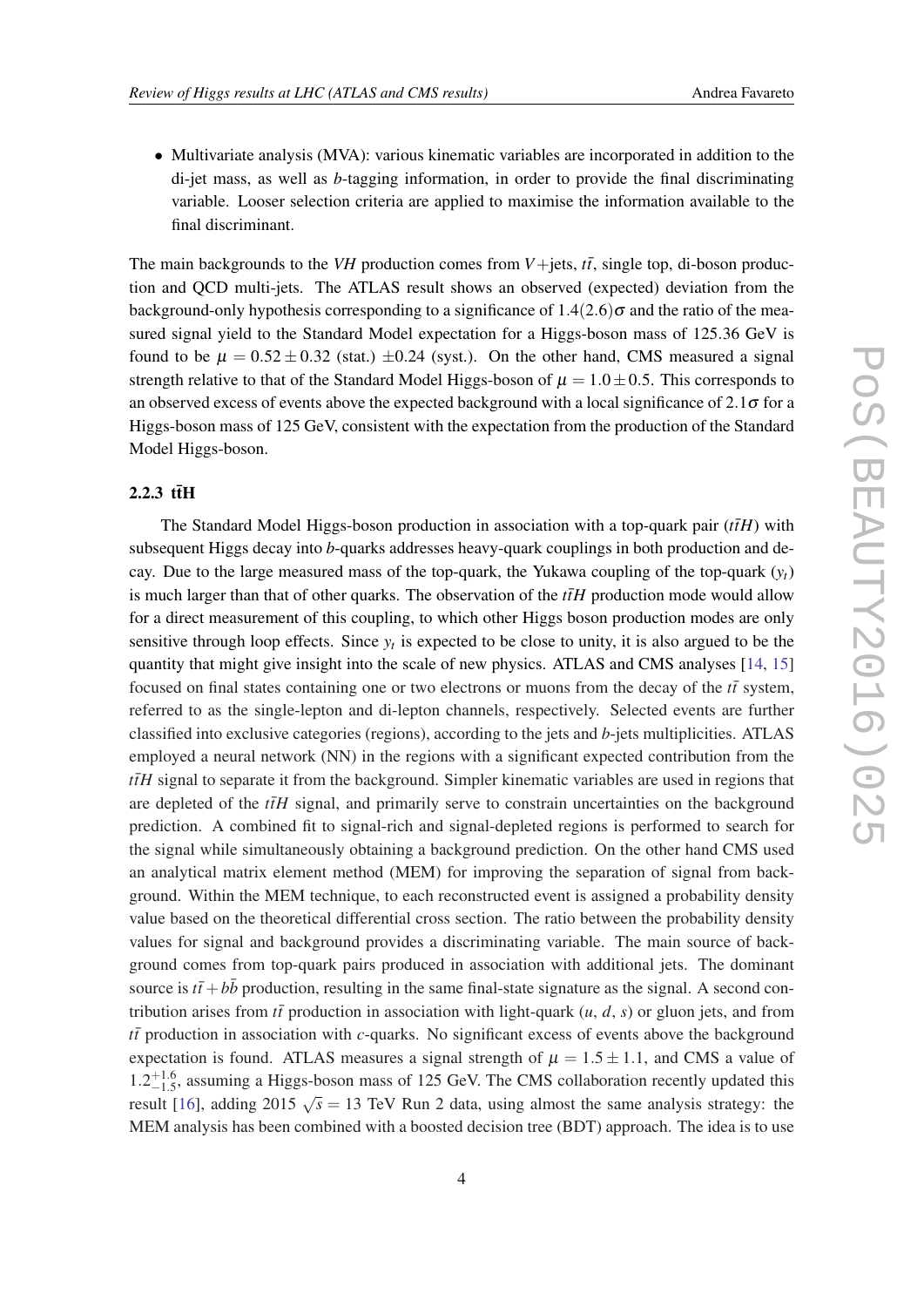the MEM when it's more powerful, and a BDT otherwise. The increased center of mass energy of  $\sqrt{s} = 13$  TeV results in a *t*<sub>H</sub> production cross section 3.9 times larger than at  $\sqrt{s} = 8$  TeV, while the cross-section of the dominant background  $(t\bar{t}+jets)$  is only increased by a factor of 3.3, resulting in a more favourable signal-to-background ratio. The best-fit value of the signal strength is  $\mu = -2.0 \pm 1.8$ , which is 1.7 standard deviations from the Standard Model expectation of  $\mu = 1$ .

The ATLAS Collaboration recently published [[17\]](#page-7-0) a search for the all-hadronic  $t\bar{t}H(H \to b\bar{b})$ decay mode using Run 1 data. Among all  $t\bar{t}H$  final states, the one where both *W* bosons from  $t \rightarrow Wb$  decay hadronically and the Higgs-boson decays into a  $b\bar{b}$  pair has the largest branching ratio, but also the least signal purity. The signal signature is eight jets, four of which are *b*-quark jets. The dominant background is the non-resonant production of multi-jet events. To maximise the signal sensitivity, the events are categorised according to their number of jets and *b*-jets. A BDT algorithm, based on event shape and kinematic variables, is used to discriminate the signal from the background. The best-fit value for the signal strength is  $\mu = 1.6 \pm 2.6$  times the Standard Model expectation for  $m_H = 125$  GeV.

## 3. First look at 13 TeV data - BSM Higgs boson

The start of the LHC Run 2 in 2015, at an increased center-of-mass energy of  $\sqrt{s} = 13$  TeV, opens the way for an era of new precision measurements of the Higgs-boson, which will involve the observation and study of its rare production modes such as vector boson fusion (*VBF*), associated production with a vector boson  $(VH)$  and with a top-quark pair  $(t\bar{t}H)$ . However, the statistics of Run 2 data is limited compared with Run 1 so far, so the experiments are not fully sensitive yet to the re-discovery of the 125 GeV Higgs-boson ( $\sim$  3 $\sigma$  reached so far).

As already mentioned in the introduction the 125 GeV Higgs-boson looks very much like the Standard Model Higgs-boson. However there is no theoretical reason to have only one Higgsboson. There are many theoretical models that predict additional, usually heavier, states in the scalar sector, allowing SM-like light Higgs boson phenomenology with smaller or larger modifications to the couplings. The current experimental road-map naturally splits in two complementary approaches.

- Precision measurements of the properties of the discovered Higgs-boson state: production rates in different channels such as  $g g F$ , *VBF*, *VH*,  $t\bar{t}H$  associated production and searches for yet unobserved Higgs-boson pair production  $(HH)$  or associated production  $(tH, b\bar{b}H)$ ; widths of the observed decay modes ( $\gamma\gamma$ ,  $ZZ^*$ ,  $WW^*$ ,  $b\bar{b}$ ,  $\tau\tau$ ) and searches for rare ones ( $\mu\mu$ , *Z*γ, etc.); combination of these measurements to infer couplings of the Higgs to Standard Model particles; spin and parity quantum numbers of the Higgs boson; searches for rare Higgs decays, such as lepton-flavour-violating (LFV) decays, invisible decays or decays to light still unobserved particles.
- Direct searches for new states expected within the extended Higgs sector: heavy neutral CPeven and CP-odd states in their decays to  $\gamma\gamma$ ,  $ZZ^*$ ,  $WW^*$ ,  $b\bar{b}$ ,  $\tau\tau$ ,  $HH$ ,  $HZ$  and  $t\bar{t}$ ; heavy charged Higgs decaying to  $\tau v$ , *tb*, *WZ*, *cs*, etc.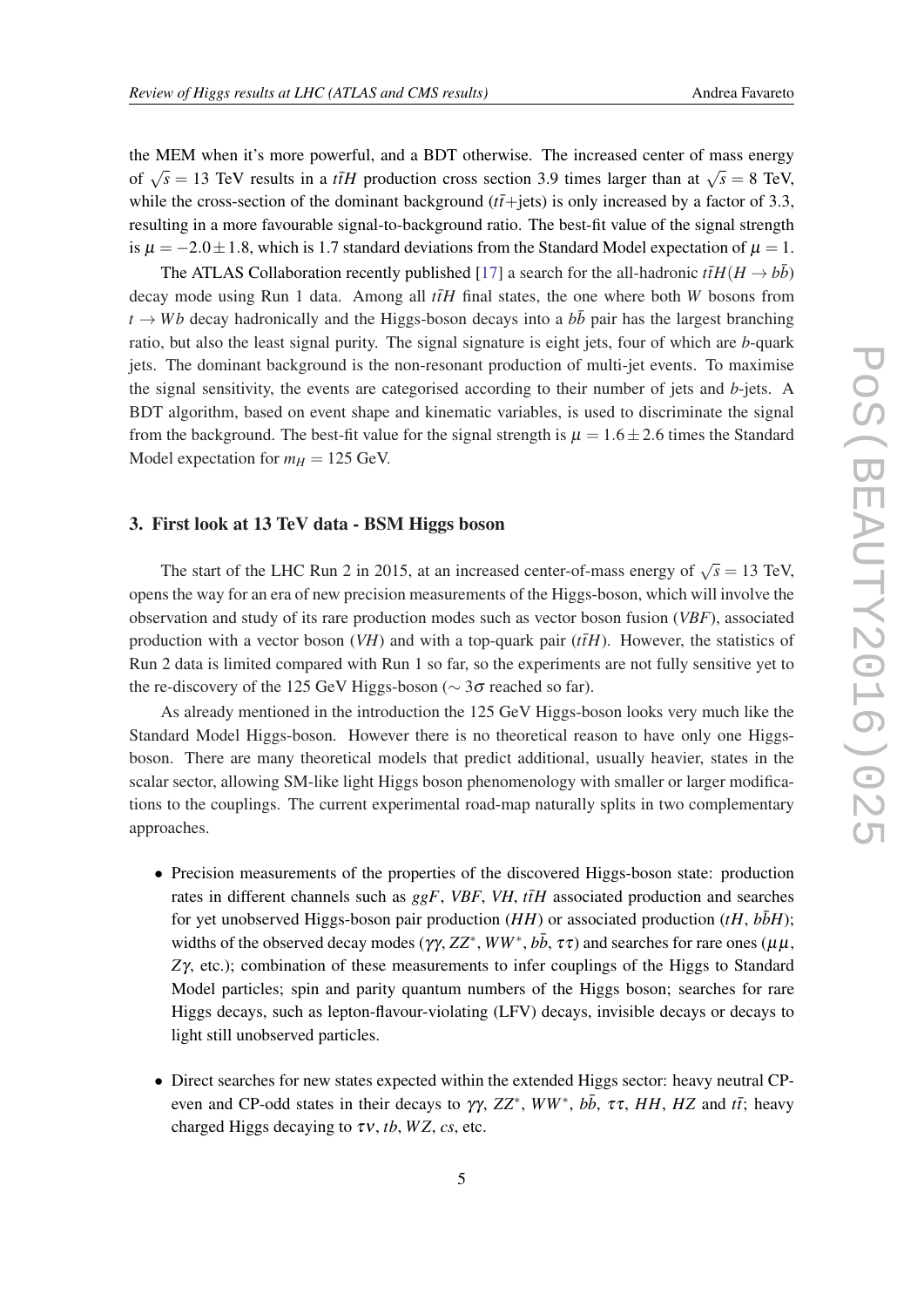Both approaches try to answer common questions: are all observations consistent with the Standard Model predictions? How much of the BSM scenario phases-space can current data exclude? Clearly, the answer is highly model dependent.

#### 3.0.1  $H \rightarrow hh$

In this section two examples of searches for heavy neutral Higgs-bosons decaying to di-Higgs bosons using proton-proton collisions at  $\sqrt{s} = 13$  TeV are given. While the production cross section for Higgs-boson pairs is extremely small in the Standard Model, it is enhanced in many BSM models. Searches for a heavy neutral scalar Higgs (*H*) decaying into a pair of Standard Model Higgs (*h*) thus offer great potential in the search for new phenomena. The first example is the AT-LAS search that exploit the dominant  $h \to b\bar{b}$  decay mode, with the four *b*-jets either reconstructed as distinct jets, or as a pair of large-radius jets [\[18](#page-7-0)]. The resolved analysis is used up to resonance masses of 1.1 TeV (where its expected sensitivity is higher), while the boosted analysis is used above 1.1 TeV. The analysis sensitivity is increased by including in the boosted analysis a channel with only three *b*-tagged jets, in addition to the channel with four *b*-tagged jets. The dominant multi-jet background source, as well as the contribution from  $t\bar{t}$  events, are modelled using data. No significant excess of events is observed above the estimated background, and limits are set on the cross section times branching ratio to the  $b\bar{b}b\bar{b}$  final state.

The second example is the CMS search for a heavy resonance decaying to two Higgs-bosons in the  $H \to hh \to b\bar{b}\tau\tau$  decay channel [[19\]](#page-7-0). In this search, three  $\tau\tau$  final states have been considered: *e*τ*h*,  $\mu \tau_h$  and  $\tau_h \tau_h$ , where  $\tau_h$  corresponds to the hadronic decay of the  $\tau$  lepton. A kinematic fit is used to reconstruct the resonance mass. The main backgrounds are  $t\bar{t}$ , multi-jet and  $Z +$ jets, which are estimated using simulation with corrections derived from data. Good agreement between data and the background only prediction is observed in these searches.

### 3.1 Conclusions

Extensive studies of the Higgs-boson properties have been performed using Run 1 protonproton data. The combined measurement of the Higgs-boson mass using the ATLAS and CMS detectors leads to the most precise value  $m_H = 125.09 \pm 0.24$  GeV. The combination of the ATLAS and CMS results is available also for the Higgs-boson couplings and signal strength measurements. The global signal strength is found to be  $\mu = 1.09 \pm 0.11$  which is in a good agreement with the Standard Model expectations. The measurements of the spin and parity of the Higgs-boson performed by the ATLAS and CMS experiments show a good agreement with a SM-like Higgsboson with  $J^{CP} = 0^{++}$ . So, within the current experimental uncertainties, the 125 GeV Higgs looks very SM-like. Moreover no evidence for BSM phenomena in the scalar sector is visible.

In the next years, the larger  $\sigma_H$  at LHC proton-proton energy of 13 TeV together with the larger integrated luminosity will make possible to fully explore the *VBF* and the *W* or *Z* associated production. Moreover the  $t\bar{t}H$  associated production and the production of Higgs-boson pairs will be further enhanced. These will allow for direct measurement of the *tH* coupling as well as probing the di-Higgs cross-section, which are highly sensitive to extended Higgs scenarios. The crosssection for production of heavier states is naturally increased at 13 TeV extending the discovery potential.